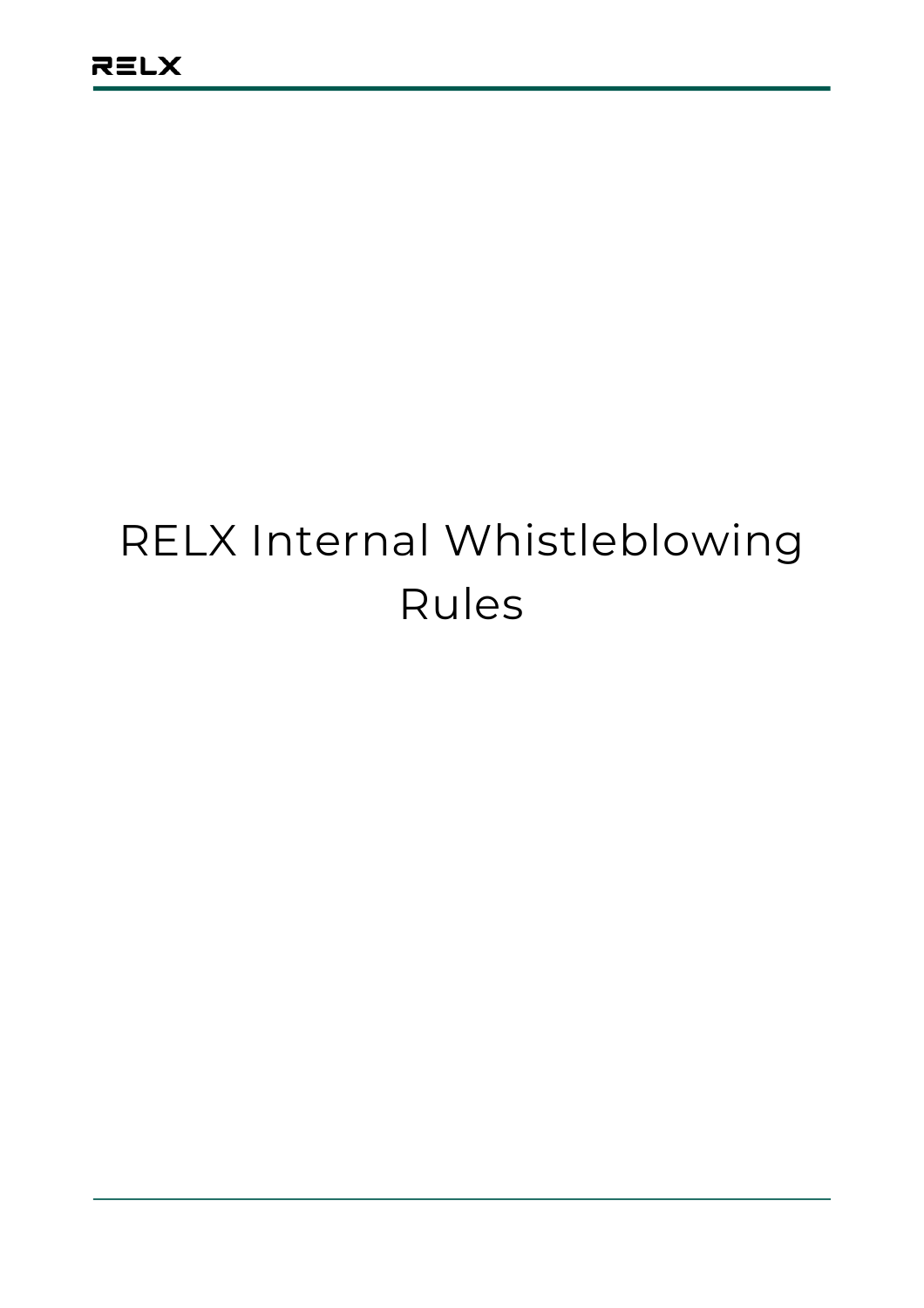### **Chapter I General Provisions**

Article 1. The RELX Internal Whistleblowing Rules ("Rules") is a part of RELX's integrity and compliance system and a further explanation and interpretation of RELX Code of Business Conduct. Violation of these rules will be deemed a violation of the RELX Code of Business Conduct. Employees that violate the Rules may confront penalties, which could be as severe as the termination of their labor contract.

Article 2. The right of the interpretation of the Rules resides with the Company. The "Company" referred to herein is RLX Technology Inc. and the entities under its control.

Article 3. The Company is committed to doing business with the highest legal and ethical standards. Under this commitment, the Company encourages employees to engage in the integrity and compliance supervision system and actively report corruption, occupational crimes, and other law violations. Whistleblowers will have enhanced protection. The Company requires its employees to abide by the Rules in their daily work. Therefore, employees must understand the Rules. For dealing with everyday specific situations, please refer to the Compliance Q & A. If employees still have questions after reading the Rules and the Compliance Q & A, they should promptly seek help from the Integrity and Compliance Team of the Legal Department.

#### **Chapter II Definitions**

Article 4. "Whistleblower" refers to any entity or individual that reports violations of the Company's internal rules or the laws and regulations, including but not limited to employees of the Company as well as its suppliers and other business partners.

"Respondent" refers to the object in the report, mainly the person whom a whistleblower accuses or reports of alleged unethical or illegal behavior. Typical respondents include the employees and business partners of the Company.

Article 5. The main types of compliance whistleblowing cases reported shall include but are not limited to corruption and bribery, fraud, harassment and discrimination, insider trading, conflicts of interest, endangering information security or personal information protection, theft,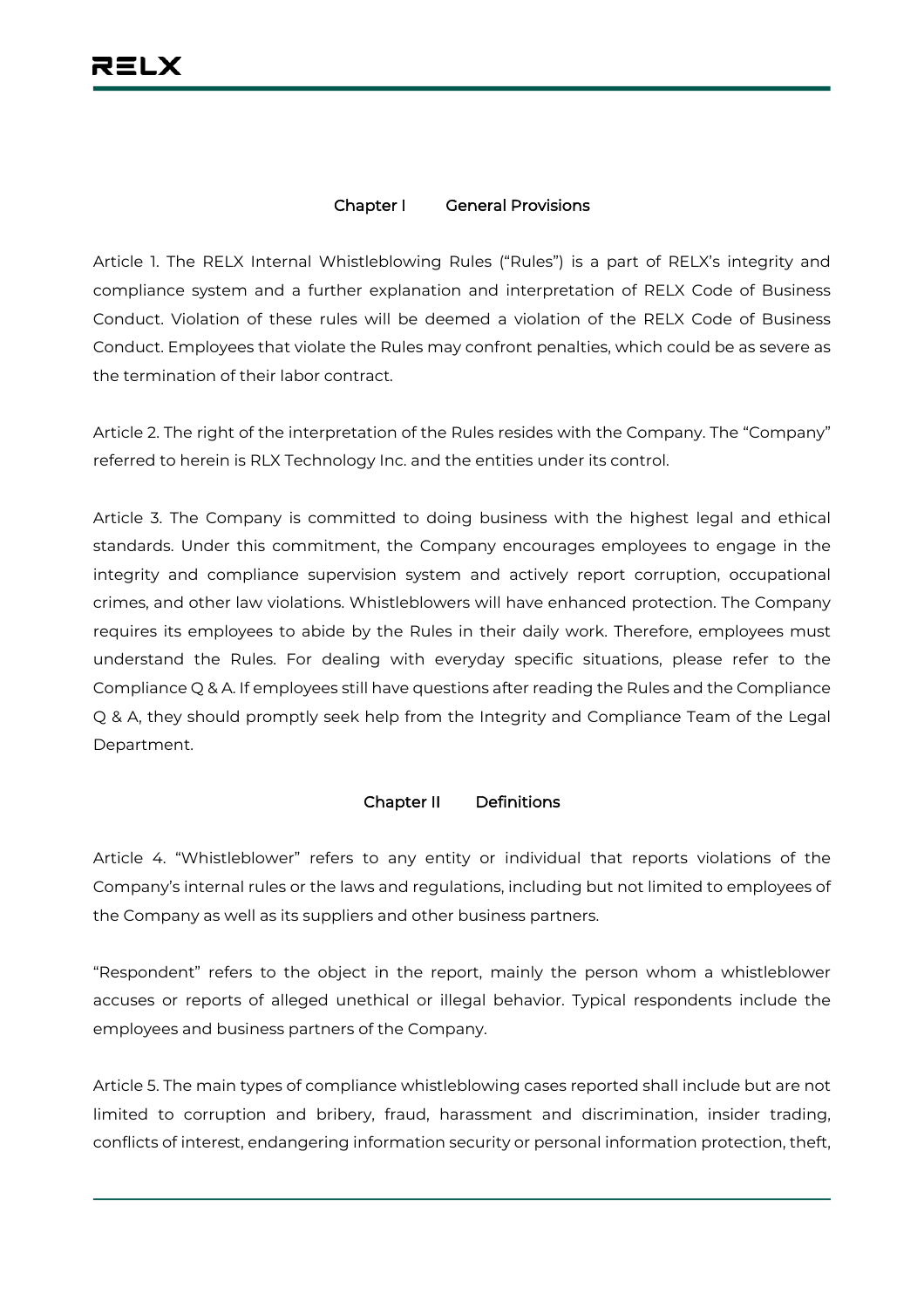damaging company property, and other violations of the laws and disciplines.

Article 6. Whistleblowers can report through the following channels:

- 1. Email: coc@relxtech.com
- 2. The Integrity and Compliance Team of the Legal Department
- 3. Women's Rights and Interests Protection Team

#### **Chapter III Handling of Reports**

Article 7. The reports shall meet the following requirements:

- 1. The report's content shall be objective, fair, and evidence-based. Malicious fabrication, distortion of facts, and false accusations are prohibited.
- 2. In order to efficiently and quickly investigate and deal with reported cases, the company encourages whistleblowers to report in their real names; for those who do not want to report in their real names, they can use pseudonyms or anonymity, but still need to ensure that the case reflects the real situation and is traceable.
- 3. The whistleblower shall provide the respondent's name, department, and other personal information as well as the time, place, process, and additional details of the event as complete as possible. If there is any evidence, it shall be submitted together.

Article 8. Upon receiving a report, the Integrity and Compliance Team will register and respond to it as soon as possible. For statements not within the integrity and compliance scope, the Integrity and Compliance Team will transfer the case to the competent department. For reports within the integrity and compliance scope, the Integrity and Compliance Team will determine whether there is enough factual evidence or apparent objects for an investigation. If it is impossible to carry out an investigation, the Integrity and Compliance Team will notify the whistleblower that the existing evidence cannot support analysis, and the Integrity and Compliance Team will close and archive the case unless the whistleblower provides more evidence. If it is possible to carry out an investigation, the Integrity and Compliance Team will investigate according to the procedures in the Report Investigation SOP. After the investigation, the Integrity and Compliance Team will issue an investigation report to the Code of Conduct Committee and provide feedback to the whistleblower.

Article 9. The Company conducts investigations in the following ways to keep the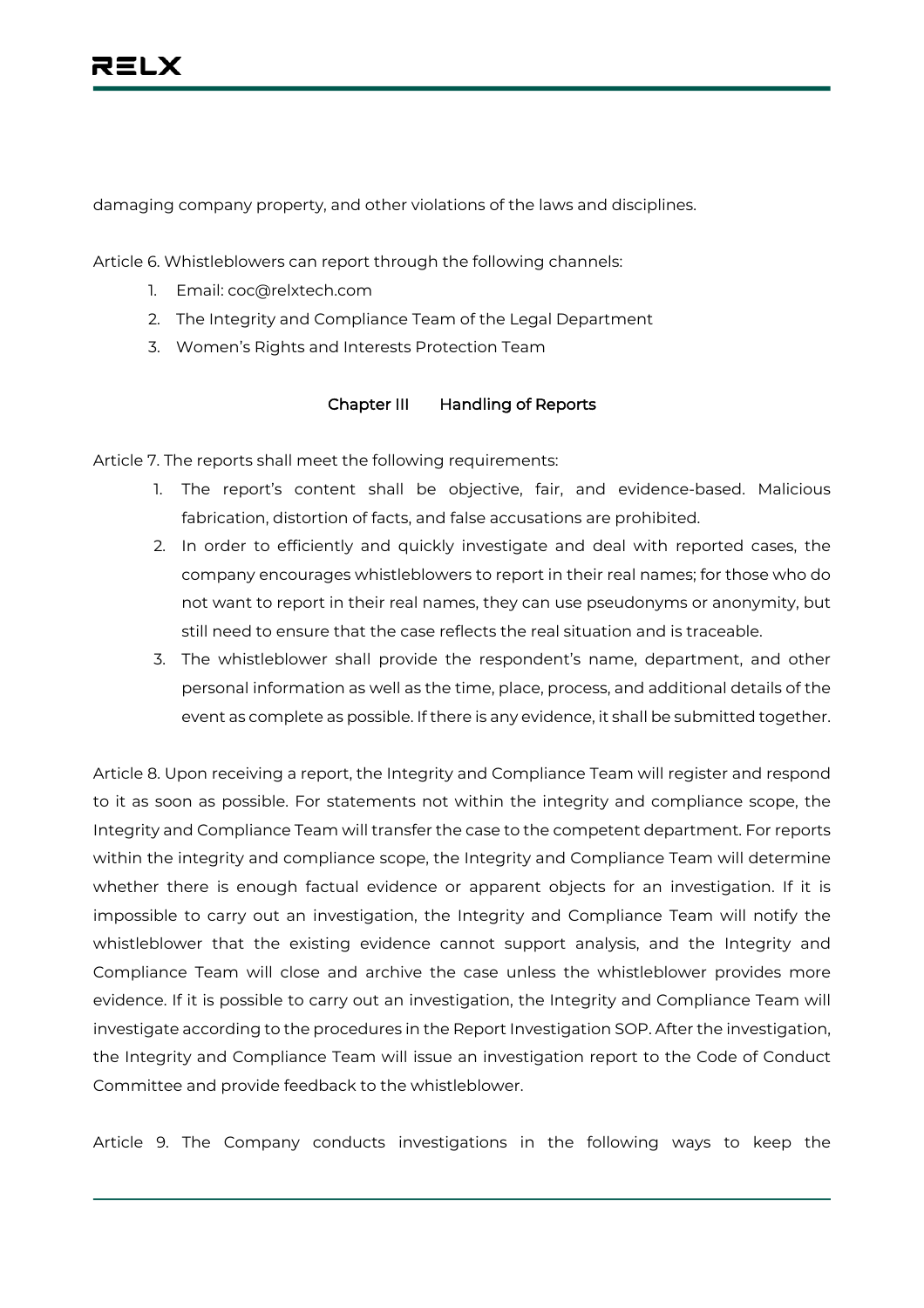whistleblower's information and the content of the report confidential:

- 1. The Integrity and Compliance Team directly reports to the Code of Conduct Committee to ensure that the investigation is independent, objective, and honest.
- 2. The whistleblower's personal information, such as the name, is confidential. The whistleblower and the report's content are only accessible to relevant investigators within the Integrity and Compliance Team.

# **Chapter IV Protection of Whistleblowers**

Article 10. The Company prohibits any retaliation against whistleblowers and will seriously handle such behaviors with severe punishments following the Employee Handbook. Retaliation against whistleblowers includes but is not limited to:

- 1. Endangering the safety of the whistleblower by violence, threats, or other means.
- 2. Framing, insulting, and slandering the whistleblower.
- 3. Joining colleagues or instructing subordinates to isolate the whistleblower.
- 4. Dismissing the whistleblower without a proper reason.
- 5. Unreasonably deducting or disguised deducting the salary, bonus, or other benefits of the whistleblower.
- 6. Making difficulties and suppressing the whistleblower in promotions, position arrangement, and performance rereviews.
- 7. Not approving or deliberately delaying the approval of reasonable applications made by the whistleblower that shall be approved.
- 8. Other behaviors infringing on the whistleblower's legitimate rights and interests.

## **Chapter V Obligation of Employees**

Article 11. Employees of the Company are obliged to cooperate with compliance investigations. The following behaviors will be deemed severe violations of the Company's rules:

- 1. Refusing, delaying without a justifiable reason, or failing to cooperate with the Company's compliance interviews, including but not limited to refusing to cooperate with investigations on the pretext of business travel.
- 2. Refusing to accept or cooperate with other requirements of compliance investigations of the Company.
- 3. Failing to provide accurate and complete clues or facts during the investigation.